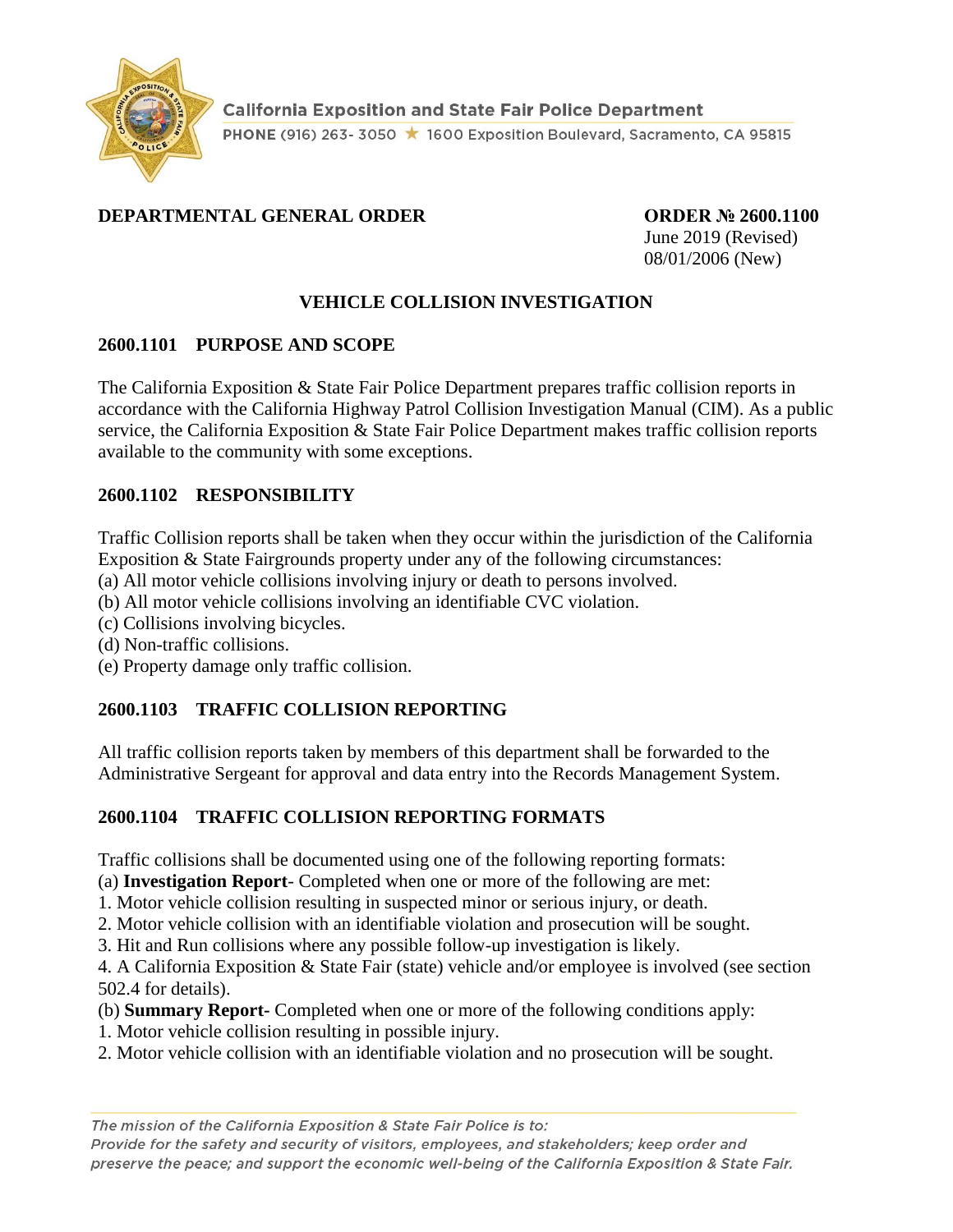California Exposition & State Fair Police Department Departmental General Order 2600.1100, Vehicle Collision Investigation

3. Misdemeanor hit and run collisions where no information is available to identify the hit-and-run driver, or follow-up has been conducted through all means available and the identity of the hit-andrun driver is still unattainable.

(c) **Property Damage Only (PDO) Report-** Completed in the field or at the public counter when the collision involves:

- 1. One or two parties,
- 2. No injuries or fatalities, and
- 3. No anticipated prosecution, or

4. Non-injury hit and run collisions where prosecution is not desired by the victim and no follow-up information is available or follow-up investigation and prosecution is not desired by the victim.

Collisions reported after parties have left the scene can be completed on a PDO if the collision meets the PDO criteria. PDO's shall not be used for DUI related collisions.

# **2600.1105 TRAFFIC COLLISIONS INVOLVING STATE VEHICLES**

Investigation reports shall be taken when a California Exposition & State Fair (state) vehicle is involved in a traffic collision wherein any damage or injury results. A Summary Report may be taken in lieu of an Investigation Report when the collision does not involve another vehicle. Photographs of the collision scene and vehicle damage shall be taken on all collisions.

## **2600.1106 TRAFFIC COLLISIONS WITH POLICE DEPARTMENT EMPLOYEES**

When an employee of this police department, either on-duty or off-duty, is involved in a traffic collision on or off the state fairgrounds property, the California Highway Patrol will be notified and be requested to respond to investigate the collision.

## **2600.1107 NOTIFICATION**

In the event of a traffic collisions under the following circumstances collision the responding officer shall, through the chain-of-command, notify the Chief of Police, day or night.

(a) Fatal collisions

(b) Potential fatal collisions

(c) Suspected serious injury collisions (including, but not limited to, serious injury collisions involving California Exposition & State Fair employee (on-duty or off-duty).

(d) Significant DUI or Hit & Run collisions requiring accident reconstruction

(e) Collisions involving significant liability concerns

## **2600.1108 EMPLOYEE-DRIVER RESPONSIBLITIES AT A COLLISION**

General instructions at all collisions:

(a) Be calm.

(b) Be courteous.

(c) Do not engage in any conversation or controversy at the scene of the collision regarding faults, damage or loss. Leave the handling of the claim to the California Department of General Services Office of Risk and Insurance Management (ORIM). The reporting procedure to be followed by